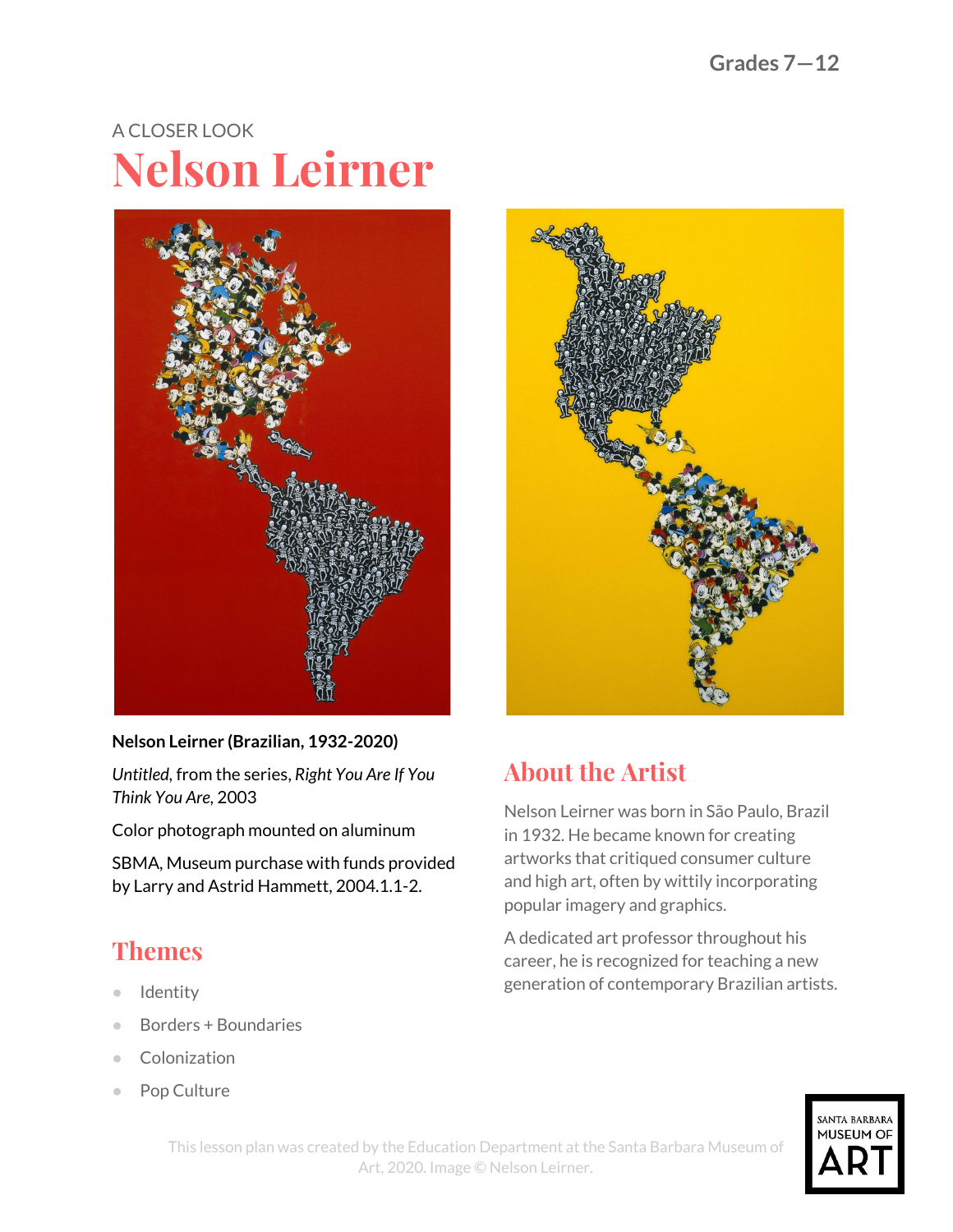#### **Overview**

Nelson Leirner's works of art from 2003 remind us that outdated modes of thinking about the Americas no longer hold. Using cartography or maps as a starting point, Leirner shows us the fallacy of believing we can contain the complex reality of "America" within geographic boundaries. Not only does he get us to question the artificial distinctions of maps and borders, he also pokes fun of our popular conceptions of what being "American" means. Using icons from pop culture like Mickey Mouse and the calaveras or skeletons popular in Latin American folk culture, Leirner invites us to explore what those popular symbols stand for in today's world of fluid borders and globalization.

When Leirner flips the images (putting the skeletons in North America and the Mickeys in South America) he is flipping our sensibilities as well and getting us to see that the definition of America or what is an American is all a matter of perception. Leirner's methods of art-making extend from hand-applied stickers to digital photography, his work transcending geography and chronology to propose a new identity.

### **Watch**

In this five-minute video, listen to Nelson Leirner discuss his life and work: [https://www.artnexus.com/en/videos/5e738](https://www.artnexus.com/en/videos/5e73895b601c902182ecd77b) [95b601c902182ecd77b](https://www.artnexus.com/en/videos/5e73895b601c902182ecd77b)

#### **Research: Maps**

Looking at historical maps provides a clue to how various societies have viewed the world. Analyzing borders and boundaries tells us how societies, including our own, view themselves in relation to the rest of the world. The role of maps in art, poetry, and literature tells us that maps can reflect a society's basic beliefs and emotions.

Compare and contrast versions of maps from the United States and South America from the 18th, 19th, and 20th centuries. Can you trace developing or disappearing borders to historical events such as the Louisiana Purchase, the War of the Pacific, or the Spanish-American War? Look at examples of maps where California is seen as an island or where vast parts of the globe remain uncharted—where even sea monsters are included in the maps' design.

What connection do you think Leirner is making to maps' reliability? Can maps be emotional as well as factual?

How might you map Santa Barbara as a reflection of your own knowledge and experience? What would be most prominent? Least? Would you emphasize the division between east side and west side? What would you leave out all together as if it didn't exist?